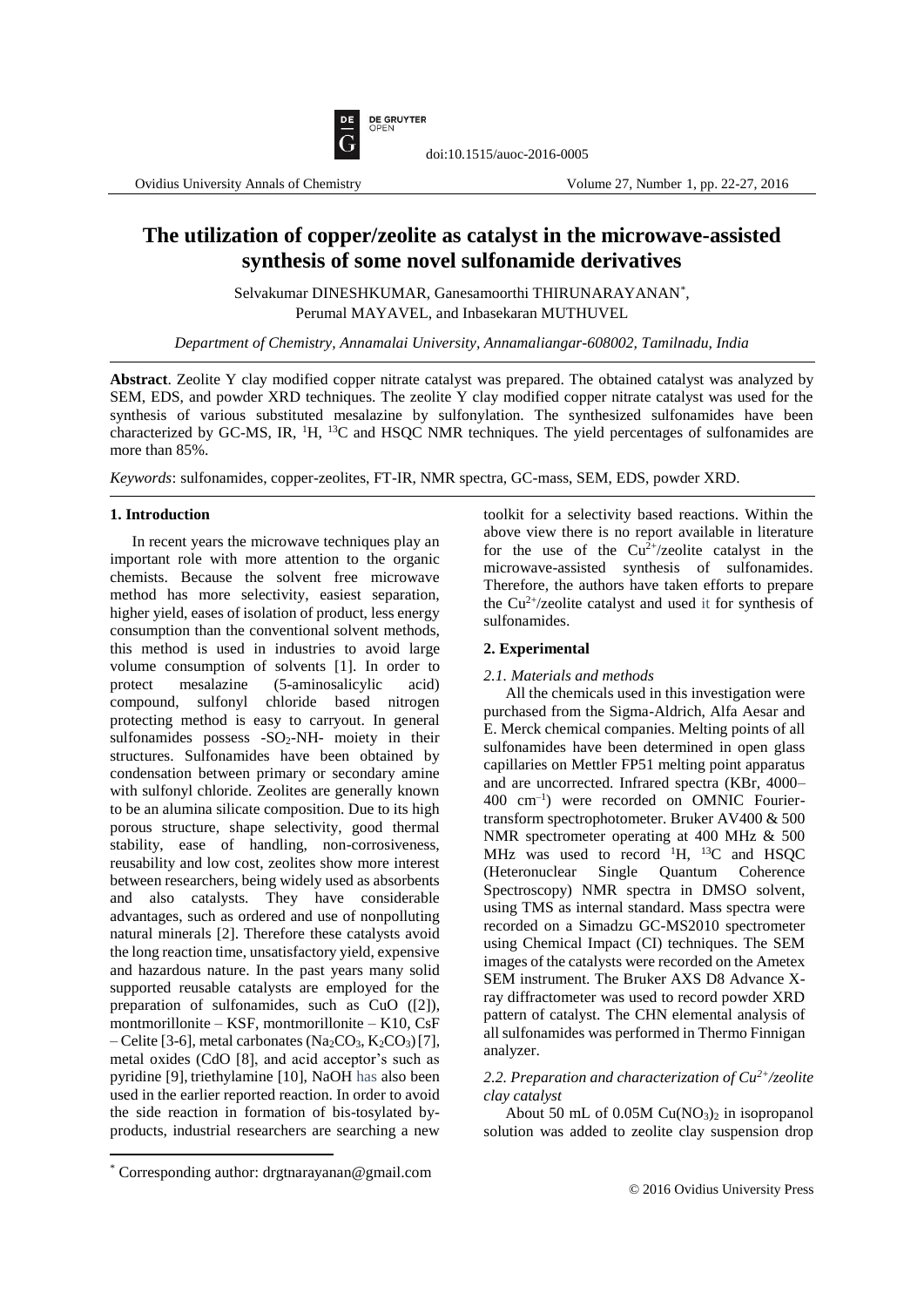wise using separating funnel, with constant stirring, using a magnetic stirrer. Zeolite suspension was prepared by about 1 gm of zeolite clay was dispersed in 50 mL of isopropanol in a 250 mL beaker. After complete the transformation of  $Cu(NO<sub>3</sub>)<sub>2</sub>$  solution to the zeolite suspension, the mixture was sonicated to get a fine power. The resulting solution was stirred for 4 h at room temperature. The solution was slowly evaporated at room temperature. The obtained solid was dried at 110°C for 5 h and grind with a pestle and mortar affords the  $Cu^{2+}/$ zeolite clay catalyst as fine powder. This catalyst was calcined at 250°C. The obtained  $Cu^{2+}/$ zeolite catalyst was characterized by the powder XRD (X-Ray Diffraction), SEM (Scanning Electron Microscopy), and EDS (Energy Dispersive X-ray Spectroscopy) analysis.

# *2.3. Experimental procedure for the sulfonylation of mesalazine*

An equimolar concentration of substituted sulfonyl chlorides (1 mmol), mesalazine (1 mmol) and  $Cu^{2+}/$ zeolite (80 mg) clay catalyst were taken in 100 mL beaker and mixed thoroughly. This mixture was subjected to microwave irradiation for 5-8 minutes in a microwave oven (Scheme 1) at 450W (Samsung Grill, GW73BD Microwave oven, 230V A/c, 50 Hz, 2450 Hz, 100–750 W (IEC–705)). During the reaction 0.1 mL of triethylamine was added to neutralize the formation of hydrochloride. The completion of the reaction was monitored by thin layer chromatography. The resulting product was washed with *n*-hexane and separated the catalyst using methanol by filtration, and dried. The catalyst was reused for further reaction runs.

#### **3. Results and Discussion**

#### *3.1. SEM analysis of Cu2+/zeolite catalyst*

The SEM analysis reveals the surface morphology and range of size of loaded ions present in the catalyst. Zeolite and Cu<sup>2+</sup>/zeolite catalyst surface morphology were shown in Fig. 1 (a, b). In Fig. 1.a, the SEM image shows the cubical shape with the clear surface, which is typical structure for zeolite. Fig. 1.b reveals the modification of zeolite surface by copper, the  $Cu^{2+}$  ions being spread over on the zeolite surface, as it was confirmed by EDS spectrum (Fig. 1.d) coupled with SEM.



**Figure 1.** SEM image of (a) zeolite (b) copper on zeolite catalyst; EDS spectra of (c) zeolite (d) copper on zeolite catalyst

The surface morphology on the cubical shape indicates Cu<sup>2+</sup> particles perfectly located on zeolite matrix. The modifications of surface by copper ions are indicated by circle. The chemical composition of zeolite and copper loaded zeolite catalyst were examined by EDS analysis and it is shown in Fig. 1(cd). In Fig. 1.c, the EDS spectrum reveals that the major components such as  $SiO<sub>2</sub>$ ,  $Al<sub>2</sub>O<sub>3</sub>$  were present, in addition with Na, K elements, also observed in zeolite. In the Fig. 1.d, the EDS spectrum shown that the  $Cu^{2+}/$ zeolite catalyst have the chemical composition of Cu,  $SiO<sub>2</sub>$ , and  $Al<sub>2</sub>O<sub>3</sub>$ . The results show that the  $Cu^{2+}$  ions are successfully loaded on the zeolite matrix.

# *3.2. Powder X-ray diffraction analysis of Cu2+/zeolite catalyst*

The crystalline phase of zeolite and copper loaded zeolite were examined by powder X-ray diffraction (XRD) patterns and are shown in Fig. 2.a and b. The zeolite is a mixture of silica and alumina oxides. Fig. 2.b shows the powder XRD pattern of copper loaded zeolite. The diffraction of  $Cu^{2+}$  loaded zeolite patterns are appeared at  $10.35^{\circ}$ ,  $21.54^{\circ}$ ,  $26.31^{\circ}$ ,  $34.19^{\circ}$ , 53.35°, and 69.66°. The corresponding diffraction planes are (100), (012), (112), (122), (112), (112), (142) and (602). These diffraction peaks were in good agreement with the corresponding crystallography open database (COD No-96-403-0745) [11].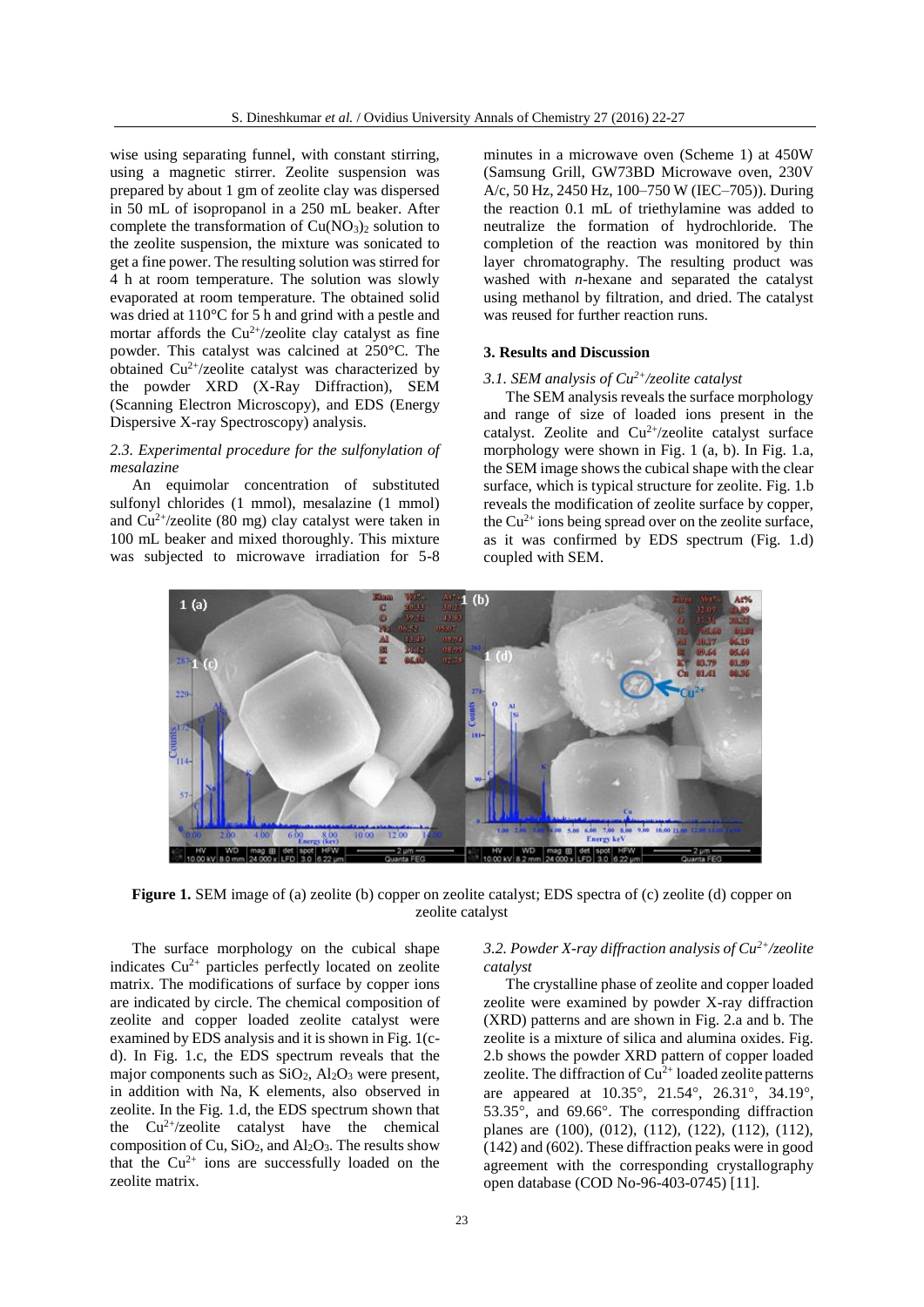

**Figure 2.** XRD patterns of (a) zeolite Y (b) copper loaded zeolite catalyst.

#### *3.3. Effect of catalyst loading*

In the present investigation, the authors have synthesized various substituted mesalazine sulfonamides by microwave method. In this synthesis work the authors have studied the effect of catalyst loading by obtained product percentage by the reaction between equimolar quantity of 4 chlorosulfonylchloride and mesalazine (Scheme 1, entry 3).



X=H, 4-Br, 4-Cl, 2-F, 4-F, 4-OCH<sub>3</sub>, 4-CH<sub>3</sub>, 2-NO<sub>2</sub>, 4-NO<sub>2</sub>

**Scheme 1.** Synthesis of substituted mesalazines.

The yields about 80% of product were obtained up to the 20-40 mg of catalyst loading (Fig. 3). The yield was increased from 80 to 90% by increasing the amount of the catalyst.



**Figure 3.** Effect of catalyst loading.

From these observations, the optimum quantity of the catalyst found to be 80 mg for the synthesis of sulfonamides. Beyond 80 mg of catalyst loading, there is no increasing the yield of product.

#### *3.4. Optimization of catalyst*

Further the authors have investigated the efficiency of this  $Cu^{2+}/$ zeolite catalyst by combines with various metal oxide catalysts such as ZnO, NiO, TiO<sub>2</sub>, CuO,  $Al_2O_3$  and copper on  $Al_2O_3$ , SiO<sub>2</sub> and copper on  $SiO<sub>2</sub>$  by microwave irradiation method. The amount of the catalyst and the yield of the reaction were tabulated in Table 1.

**Table. 1.** Optimization of the reaction conditions.

| En  | Catalyst                  | Weight | <b>Base</b>      | <b>Time</b> | Yield |
|-----|---------------------------|--------|------------------|-------------|-------|
| try |                           | (mg)   |                  | (min)       | (%)   |
| 1   | ZnO                       | 100    | NE <sub>t3</sub> | 10          | 50    |
| 2   | NiO                       | 100    | NEt <sub>3</sub> | 9           | 30    |
| 3   | TiO <sub>2</sub>          | 100    | NEt <sub>3</sub> | 15          | 30    |
| 4   | CuO                       | 100    | NE <sub>t3</sub> | 5           | 70    |
| 5   | $Al_2O_3$                 | 150    | NEt <sub>3</sub> | 20          | 70    |
| 6   | Cu on<br>$Al_2O_3$        | 100    | NEt <sub>3</sub> | 10          | 80    |
| 7   | SiO <sub>2</sub>          | 150    | NEt <sub>3</sub> | 20          | 70    |
| 8   | Cu on<br>SiO <sub>2</sub> | 100    | NEt <sub>3</sub> | 8           | 80    |
| 9   | Zeolite                   | 150    | NEt <sub>3</sub> | 15          | 60    |
| 10  | Cu on<br>zeolite          | 80     | NEt <sub>3</sub> | 5           | 90    |

In the optimization study 100 mg of ZnO catalyst gave 50% yield with 10 minutes (50% entry 1). The same amount of  $NiO$  and  $TiO<sub>2</sub>$  catalysts gave poor yield (30%, entry 2 and 3). About 150 mg of CuO,  $Al_2O_3$ , and  $SiO_2$  catalysts gave 70% yields (entry 4, 5) and 7). The catalysts  $Cu-Al<sub>2</sub>O<sub>3</sub>$  and  $Cu-SiO<sub>2</sub>$  gave 80% product (entries 6 and 8). Only 60% of the product was observed in the reaction catalyzed by zeolite catalyst (entry 9). The prepared 80 mg of Cu on zeolite catalyst gave highest yield 90% of mesalazine within 5 minutes. Within the observations, the Cu-zeolite catalyst (Table 1, entry 10) have good efficiency for catalyzing the reaction between sulfonyl chloride and mesalazine. The percentage of obtained product with catalysts in the optimized condition was illustrated in Fig. 4.



**Figure 4.** Effect of various catalyst loading on synthesis of 5-(4-chlorophenylsulfonamido)-2 hydroxybenzoic acid.

In this reaction, the proposed mechanism was illustrated in Fig. 5. The lone pair electrons of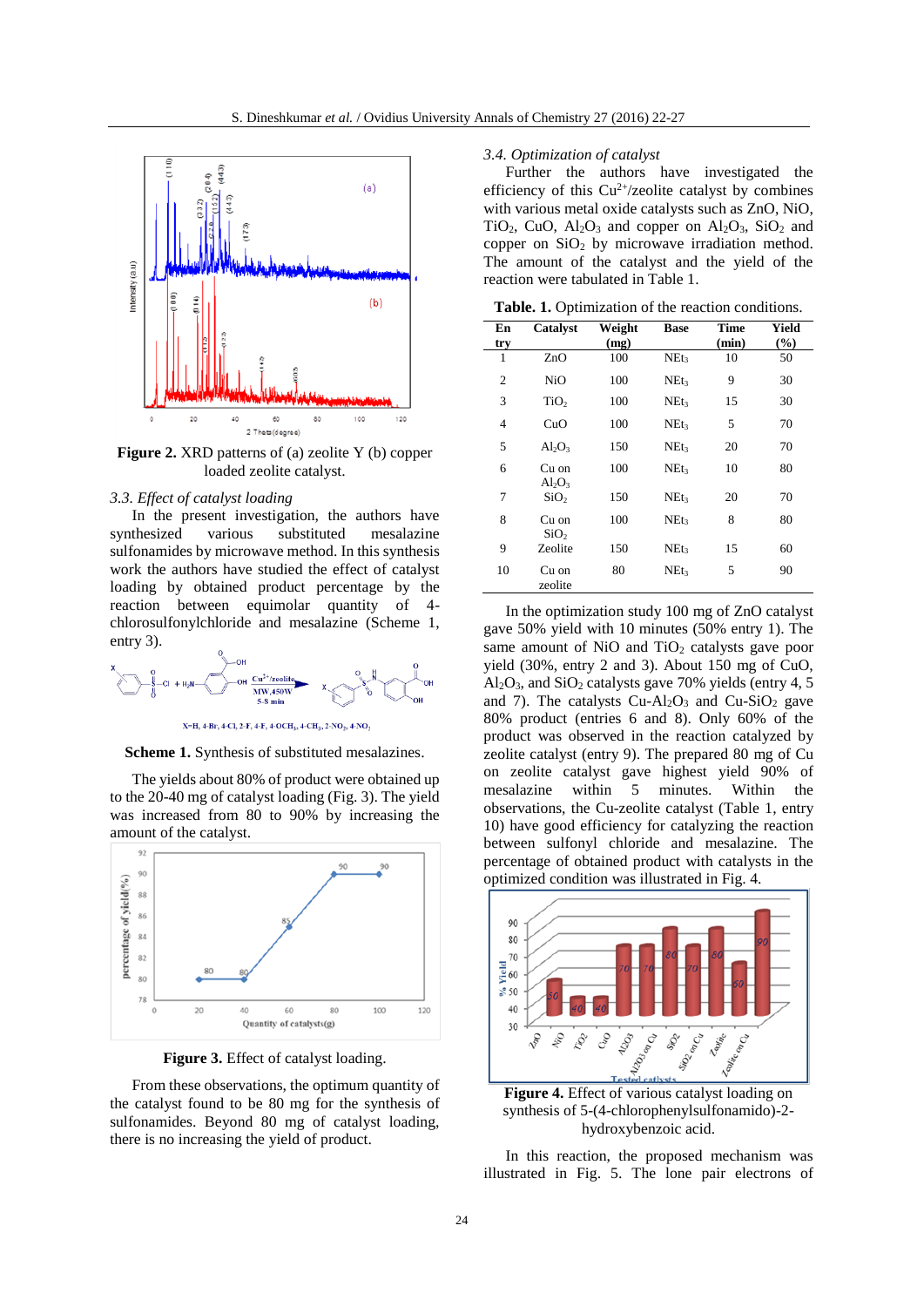nitrogen atom of amine donates the sulfur atom of sulfonyl chloride, the nitrogen gets the charge and leads to quaternary ammonium chloride analogs. Leaves one proton from quaternary ammonium chloride moiety as HCl by the addition of triethylamine leads to form the sulfonamides.



**Figure 5**. Plausible mechanism of formation of substituted mesalazine sulfonamide derivatives.

#### *3.5. Stability and reusability of catalyst*

In order to activate the reaction with the recovered catalyst for next run, it was washed with methanol and regenerated by calcined at  $110^{\circ}$ C for subsequent reactions. From Table 2 is shown that the catalytic activity was decreased significantly with the freshly prepared catalysts.

**Table 2.** Reusability of  $Cu^{2+}/$ zeolite catalyst on synthesis of 5-(4-chlorophenylsulfonamido)-2 hydroxybenzoic acid under microwave irradiation (entry 3).

| No of runs       |  |  |  |
|------------------|--|--|--|
| % of the product |  |  |  |

The correlated diagram of % of product *vs* number of runs is shown in Fig. 6.



**Figure 6**. Reusability of catalyst on synthesis of 5- (4-chlorophenylsulfonamido)-2-hydroxybenzoic acid.

#### *3.6. HSQC spectrum*

These data of 5-(4-chlorophenylsulfonamido)-2 hydroxybenzoic acid compound (entry 3, Table 3 and Table 4) was confirmed by HSQC (Fig. 7).



**Figure 7.** HSQC spectrum of 5-(4 chlorophenylsulfonamido)-2-hydroxybenzoic acid.

| <b>Table 3.</b> The physical constants, analytical and mass spectral data of mesalazine sulfonamide compounds. |  |  |  |
|----------------------------------------------------------------------------------------------------------------|--|--|--|
|----------------------------------------------------------------------------------------------------------------|--|--|--|

| En<br>try | X        | M.F                   | M.W    | Yield<br>(% ) | Time<br>(min) | M.p<br>$({}^{\circ}C)$ | C(% )<br>Obd | $H$ (%)<br>Obd | N(% )<br><b>Obd</b> | Mass<br>(m/z)                         |
|-----------|----------|-----------------------|--------|---------------|---------------|------------------------|--------------|----------------|---------------------|---------------------------------------|
|           |          |                       |        |               |               |                        | (calcd)      | (calcd)        | (calcd)             |                                       |
| 1         | H        | $C_{13}H_{11}NO_5S$   | 293.30 | 88            | 5.30          | 276                    | 53.26        | 3.76           | 4.72                | 293 $[M^+]$                           |
|           |          |                       |        |               |               |                        | (53.24)      | (3.78)         | (4.78)              |                                       |
| 2         | $4-Br$   | $C_{13}H_{10}BrNO_5S$ | 372.19 | 90            | 5             | 305                    | 41.99        | 2.69           | 3.71                | $370[M^+]$ , 372 $[M^{2+}]$           |
|           |          |                       |        |               |               |                        | (41.95)      | (2.71)         | (3.76)              |                                       |
| 3         | $4-C1$   | $C_{13}H_{10}CINO_5S$ | 327.74 | 90            | 5             | 310                    | 47.68        | 2.99           | 4.18                | $327[M^+]$ , 329 [M <sup>2+</sup> ]   |
|           |          |                       |        |               |               |                        | (47.64)      | (3.08)         | (4.27)              |                                       |
| 4         | $2-F$    | $C_{13}H_{10}FNO_5S$  | 311.29 | 86            | 7             | $277 -$                | 50.20        | 3.18           | 4.46                | $311[M^+]$ , $313[M^{2+}]$            |
|           |          |                       |        |               |               | 281                    | (50.16)      | (3.24)         | (4.50)              |                                       |
| 5         | $4-F$    | $C_{13}H_{10}FNO_5S$  | 311.29 | 88            | 5             | $291 -$                | 50.14        | 3.20           | 4.45                | $311[M^{\dagger}], 313[M^{2\dagger}]$ |
|           |          |                       |        |               |               | 293                    | (50.16)      | (3.24)         | (4.50)              |                                       |
| 6         | $4-OCH3$ | $C_{14}H_{13}NO_6S$   | 323.32 | 85            | 8             | 301                    | 52.08        | 4.01           | 4.29                | 323 $[M^+]$                           |
|           |          |                       |        |               |               |                        | (52.01)      | (4.05)         | (4.33)              |                                       |
| 7         | $4-CH3$  | $C_{14}H_{13}NO_5S$   | 307.32 | 85            | 8             | 282                    | 54.68        | 4.22           | 4.49                | 307.05 $[M^+]$                        |
|           |          |                       |        |               |               |                        | (54.71)      | (4.26)         | (4.56)              |                                       |
| 8         | $2-NO2$  | $C_{13}H_{10}N_2O_7S$ | 338.29 | 86            | $\tau$        | 314                    | 46.18        | 2.92           | 8.26                | 338.02 $[M^+]$                        |
|           |          |                       |        |               |               |                        | (46.16)      | (2.98)         | (8.28)              |                                       |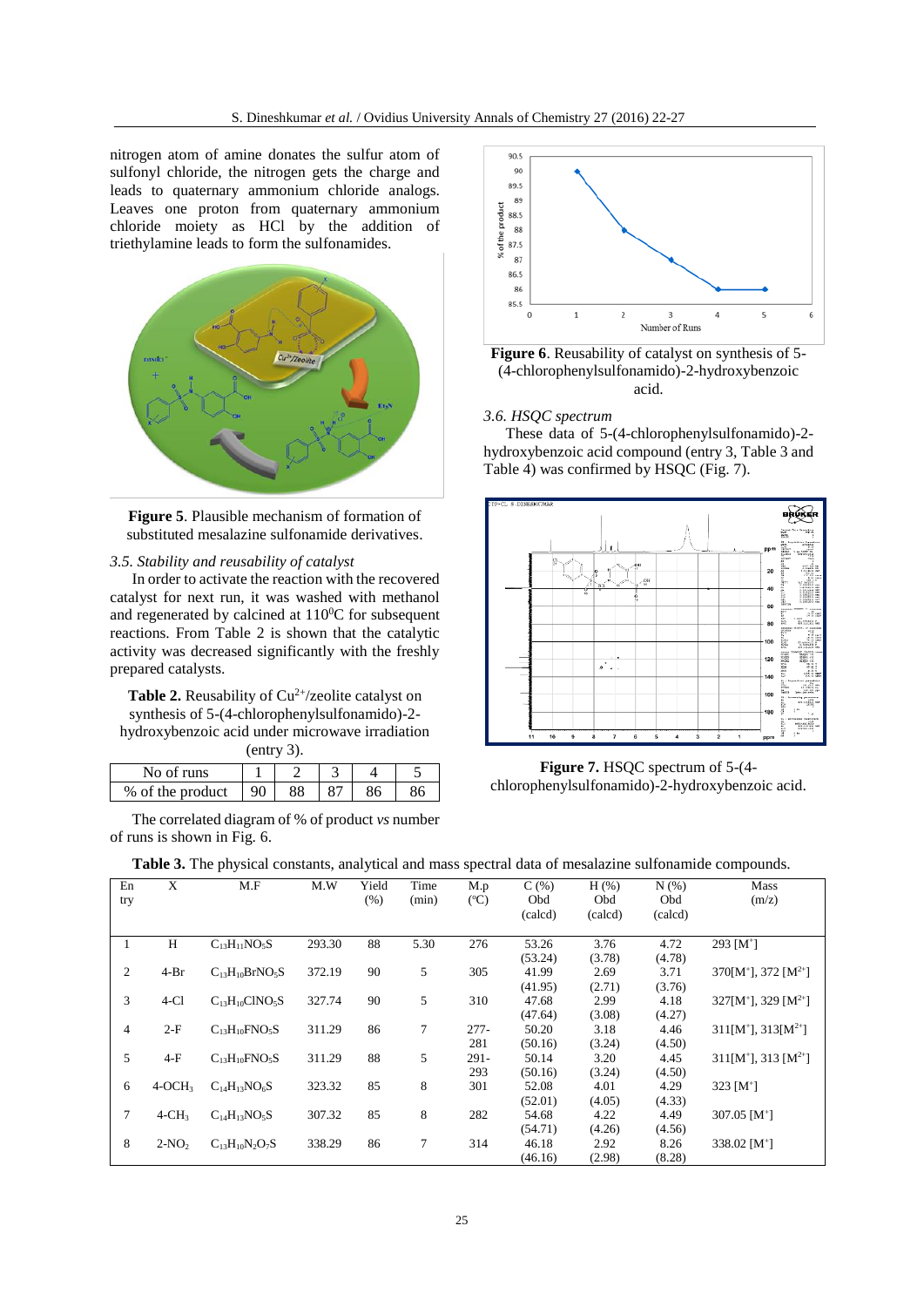S. Dineshkumar *et al.* / Ovidius University Annals of Chemistry 27 (2016) 22-27

| Twore it the speed ssessore and of succeivited measureme surromanities. |          |                               |                     |                  |        |                                 |             |            |
|-------------------------------------------------------------------------|----------|-------------------------------|---------------------|------------------|--------|---------------------------------|-------------|------------|
| Entry                                                                   | X        | Infrared bands $(v, cm^{-1})$ |                     |                  |        | Chemical Shifts $(\delta, ppm)$ |             |            |
|                                                                         |          | $N-H$                         | $S = O_{\text{as}}$ | $C=O$<br>$S=O_s$ |        | $\rm ^1H$                       |             | ${}^{13}C$ |
|                                                                         |          |                               |                     |                  |        | NH                              | <b>COOH</b> | $C-OH$     |
|                                                                         | H        | 3262.4                        | 1311.9              | 1158.0           | 1695.9 | 10.832                          | 172.4       | 159.64     |
| $\overline{c}$                                                          | $4-Br$   | 3263.2                        | 1332.8              | 1156.0           | 1670.8 | 10.853                          | 172.36      | 159.83     |
| 3                                                                       | $4-C1$   | 3262.5                        | 1333.8              | 1157.3           | 1670.8 | 10.077                          | 171.06      | 158.71     |
| 4                                                                       | $2-F$    | 3264.4                        | 1321.2              | 1168.7           | 1694.1 | 10.364                          | 171.58      | 158.10     |
| 5                                                                       | $4-F$    | 3264.5                        | 1325.7              | 1161.5           | 1670.8 | 10.290                          | 171.53      | 159.15     |
| 6                                                                       | $4-OCH3$ | 3250.1                        | 1333.9              | 1158.0           | 1677.3 | 9.893                           | 171.67      | 158.69     |
|                                                                         | $4-CH3$  | 3262.8                        | 1333.3              | 1157.3           | 1669.9 | 10.330                          | 171.65      | 158.74     |
| 8                                                                       | $2-NO2$  | 3293.2                        | 1322.8              | 1175.9           | 1665.6 | 10.446                          | 171.53      | 159.35     |
| 9                                                                       | $4-NO2$  | 3263.6                        | 1311.9              | 1159.5           | 1670.8 | 10.399                          | 171.5       | 159.21     |

**Table 4.** The spectroscopic data of substituted mesalazine sulfonamides.

The NH proton chemical shift obtained at 10.077 was not correlated with any of the <sup>13</sup>C chemical shifts. The ring proton chemical shifts are centered with the ring carbon chemical shifts. The solvent peak was correlated.

# *3.7. Mass spectral study*

The mass spectrum and the splitting pattern of 5- (4-chlorophenylsulfonamido)-2-hydroxybenzoic acid (entry 3, Table 3) are shown in Fig. 8.



**Figure 8.** Mass spectrum of 5-(4 chlorophenylsulfonamido)-2-hydroxybenzoic acid compound.



**Figure 9.** Mass splitting pattern of 5-(4 chlorophenylsulfonamido)-2-hydroxybenzoic acid compound.

The mass of mesalazine sulfonamide derivative of 5-(4-chlorophenylsulfonamido)-2-hydroxybenzoic acid are  $M^{+2}$  because of the halogen substitution it shows 329.35. From the chemical impact spectrum,

the splitting pattern of the 5-(4 chlorophenylsulfonamido)-2-hydroxybenzoic acid is shown in Fig. 9.

Consequently, the experimental data confirmed the synthesis of substituted mesalazine sulfonamides. On the basis of their potential antibacterial activity, the obtained sulfonamide derivative may be used as drugs. Therefore, the study of substituted mesalazine sulfonamides properties looks promising in terms of a future work.

#### **4. Conclusions**

The copper/zeolite, obtained by a liquid phase deposit method in the reaction between a Y zeolite clay and copper nitrate, was successfully used as catalyst in the microwave-assisted synthesis of some novel sulfonamide derivatives.

This microwave assisted highly reusable  $Cu<sup>2+/</sup>zedite cataloged sulfonamide synthesis$ protocol offers a simple, easier work-up procedure, no side reactions and high yield.

# **References**

- [1] G.W.V. Cave, C.L. Raston and J.L. Scott, Chem. Commun. 21, 2159 (2001).
- [2] D. Azarifar and F. Soleimaneia, RSC Adv. 4, 12119 (2014).
- [3] S. V. Chankeshwara and A. K. Chakraborti, J. Mol. Catal. A: Chem. 253, 198 (2006).
- [4] D. Habibi and O. Marvi, Catal. Commun. 8, 127 (2007).
- [5] K. Shimizu, T. Higuchi, E. Takasugi, T. Hatamachi, T. Kodama and A. Satsuma, J. Mol. Catal. A: Chem. 284, 89 (2008).
- [6] F. Tamaddon, A. Nasiri and S. Farokhi, Catalysis Communications. 12, 1477 (2011).
- [7] A.R. Massah, S. Sayad and S. Ebrahimi, RSC Adv. 2, 6606 (2012).
- [8] B.S. Anandakumar, M.B. Madhusudana Reddy, K.V. Thipperudraiah, G.T. Chandrappa and M.A. Pasha, Chemical Papers. 67, 135 (2013).